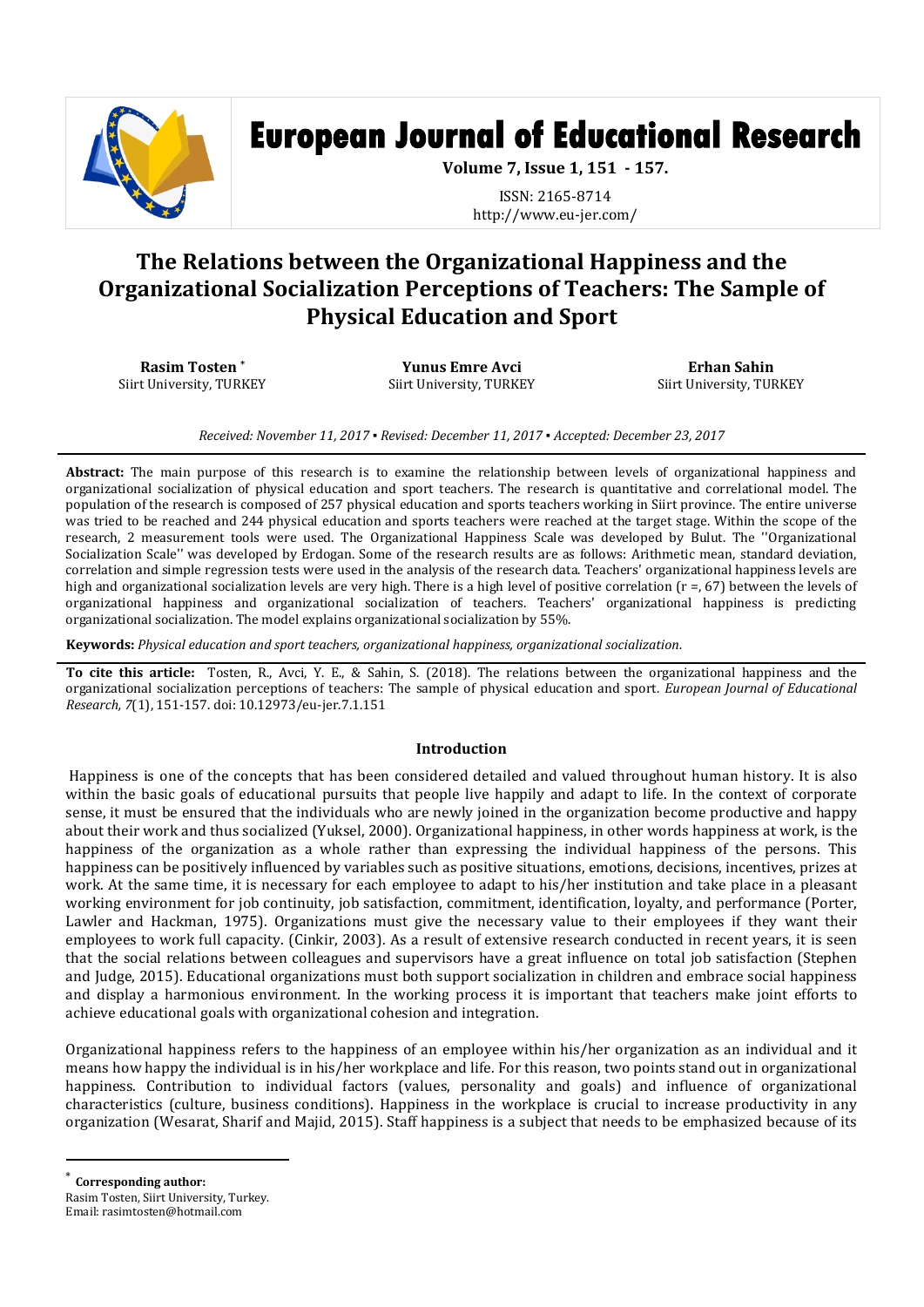serious impact on corporate performance, which is an important indicator of the development of businesses (Zhou ve Qiu, 2013).

Organizational socialization is a process that begins before the individual enters the job and continues during the period he/she works. Although this process has been handled by different researchers within different periods, it can be basically divided into the phases such as pre-work, entry and settlement. In this process, the employee learns how the organization operates, how he/she will behave within the work group, and the cognitive content of the work. (Fisher, 1986; Schein, 1978; Louis, 1980; Jablin, 1982). Basically organizational socialization is the process of learning organization culture, adapting to it and becoming an effective individual (Louis, 1980; Can, 2005: 410). Therefore, it is the process of learning and adapting to the values, norms, traditions and rules that constitute the organizational culture. Organizational socialization is considered important for employee's powerful socialization, his/her efficient and effective contribution to organizational performance as a social individual, learning working procedures accepted in the organization and having long-term effect of the organizational socialization process. At the same time, job adaptability, success and job satisfaction of the employee are important functions of the socialization process. Through these functions of the process the organizational commitment, success and adaptability of the employee will greatly increase. Otherwise, it will prepare the ground for leaving the organization (Balci, 2003: 12).

Both the happiness of the individual at work and the socialization has a positive impact on organizational stability and productivity (Van Maanen, 1978). Teachers' enjoying their work in a peaceful environment in their school and the socialization of them are important for the productivity of the work done. There are also researchers who assess organizational performance as a stage of organizational socialization (Blau, 1988). An individual, by nature, does not want to do work that he/she does not enjoy and wants to get away from the environment that he/she does not like. It is because the most popular target of conscious activities of human beings is to reveal happiness (Ryan and Deci, 2001). Therefore, the socialization of the individuals, who are unable to find happiness at work or have to work where they are not happy, is also prevented. The corporate socialization and commitment will also increase if the individual enjoys the environment that he/she is in or the work that he/she is doing. The employee becomes a happy member when he/she feels devoted to the organization (George and Jones, 1996). When addressed in this context, it can be said that the individual's organizational happiness is directly or indirectly influenced by its organizational socialization and both organizational happiness and organizational socialization shall be reflected on the teacher's educational performance and the nature of the education.

The main purpose of this research is to examine the relationship between levels of organizational happiness and organizational socialization of physical education and sport teachers. In line with the sub-objectives of the research the following questions have been answered:

How are organizational happiness and socialization levels of teachers'?

Is there a relationship between teacher's organizational happiness and organizational socialization?

Are the organizational happiness of teachers predicting organizational socialization?

# **Methodology**

This study is quantitative and is in the correlational model. Relational screening researches are researches that are done to establish relationships between two or more variables and to obtain cues for cause and effect (Buyukozturk and others, 2014). Within the context of the research, the relationship between organizational happiness of physical training and sport teachers and organizational socialization will be examined.

# *Population and Sampling*

257 physical education and sports teachers who work in Siirt province constitute the universe of the research. The entire universe was tried to be reached but 244 teachers of physical education and sports that were at the target universe were reached. The rate of participants representing the universe in the survey is 95%. Demographic information of the participants is given on table 1: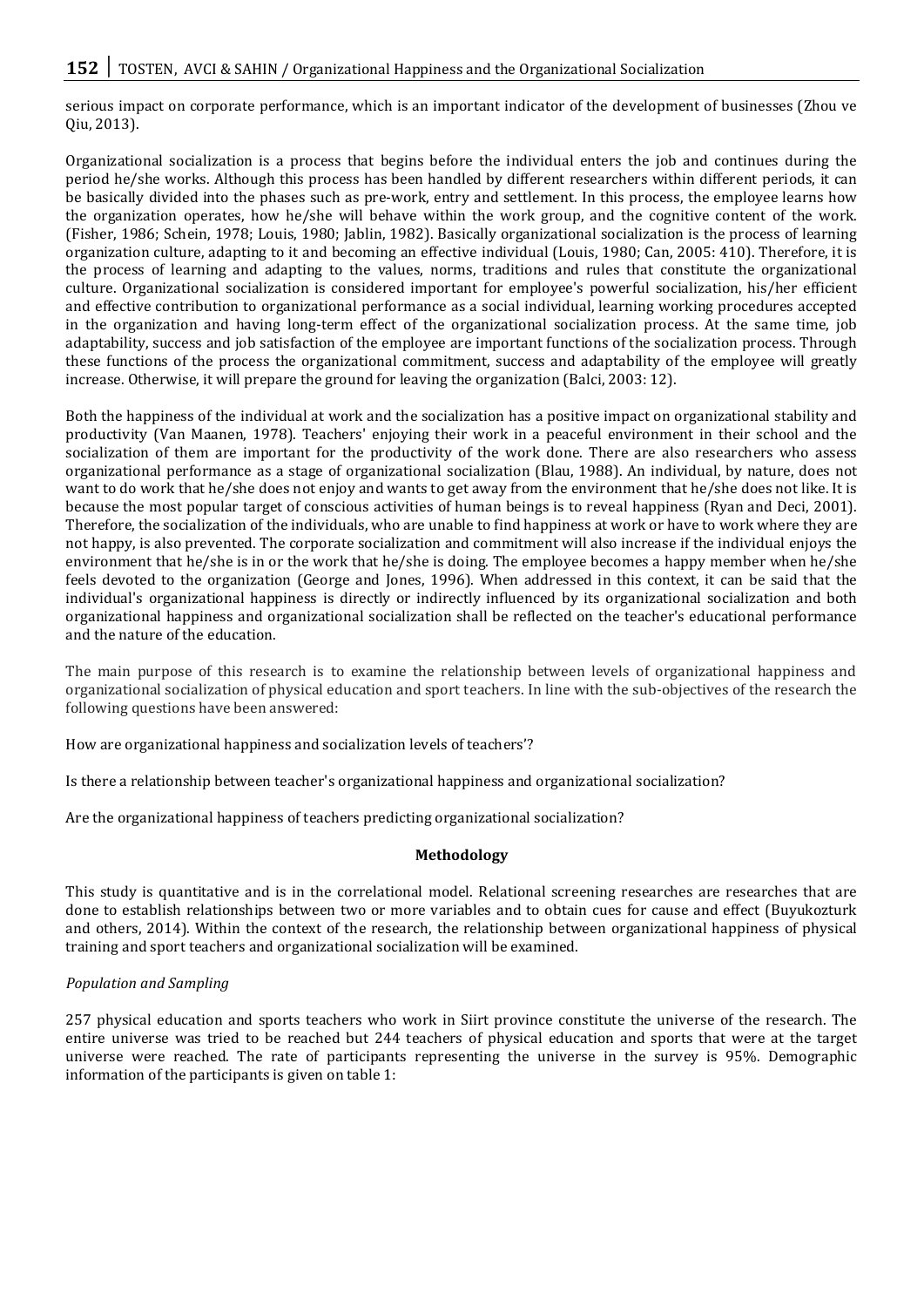|                                  |        |                                       | Table 1. Personal Information of Participants |              |       |  |
|----------------------------------|--------|---------------------------------------|-----------------------------------------------|--------------|-------|--|
|                                  | Gender | <b>Marital Status</b>                 |                                               |              |       |  |
| Subgroups                        | F      | $\%$                                  | Subgroups                                     | f            | $\%$  |  |
| Female                           | 69     | 28,3                                  | Married                                       | 162          | 66,4  |  |
| Male                             | 175    | 71,7                                  | Single                                        | 82           | 33,6  |  |
| The Number of Teachers in School | Age    |                                       |                                               |              |       |  |
| Subgroups                        | F      | $\%$                                  | Subgroups                                     | $\mathbf{f}$ | $\%$  |  |
| $1 - 35$                         | 132    | 54,1                                  | 22-29                                         | 75           | 30,7  |  |
| 36-70                            | 82     | 33,6                                  | 30-39                                         | 140          | 57,4  |  |
| $71 +$                           | 30     | 12,3                                  | $40 +$                                        | 29           | 11,9  |  |
| <b>Seniority</b>                 |        | <b>Status of Being Sport Facility</b> |                                               |              |       |  |
| Subgroups                        | F      | $\%$                                  | Subgroups                                     | f            | %     |  |
| 1-5 years                        | 94     | 38,5                                  | Yes                                           | 83           | 34,0  |  |
| 6-10 years                       | 60     | 24,6                                  | N <sub>o</sub>                                | 161          | 66,0  |  |
| $11-15$ years                    | 56     | 23,0                                  |                                               |              |       |  |
| 16 years and +                   | 34     | 13,9                                  |                                               |              |       |  |
| Total                            | 244    | 100,0                                 | Total                                         | 244          | 100,0 |  |

It is seen that 71.7% of the teachers that participated in the study are male and 28,3% female; 66,4% of them are married and 33,6% are single. Then again, it is seen that 30.7% of the teachers that participated in the study are at the ages between 22-29, and 57.4% are at the ages between 30-39 ; 11.9% of them are 40 and over.

# *Data collection tool*

Two scales were used in the scope of the research. *The organizational happiness scale was developed by* Bulut (2014) and consists of 38 items. The scale is 5 dimensions and dimensions are named as management processes, professional attitude, and communication at work, commitment and economic conditions respectively. The reliability of the scale was found to be 93. This value was considered sufficient for the reliability of the study.

Organizational socialization scale, developed by Erdogan (2012), consists of 24 items. For construct validity of the scale, descriptive factor analysis was performed by Erdogan (2012) and it was seen that explained variance was 58.51%, KMO value was 93 and Barlett test was meaningful. The scale has 5 dimensions and the dimensions are named as interpersonal relations, organizational history and language, professional competence, organizational purpose and compliance with values and organizational policy respectively. The reliability coefficient of the scale was found to be 92.

### *Collection and analysis of data*

The measurement tool was applied with direct access to the participants. All 244 data have been processed. In the analysis of the data obtained in the research, descriptive statistics was used (frequency, arithmetic mean, standard deviation)in personal information and level setting; Pearson correlation test was used to determine the correlation and simple regression analysis was conducted to show how much organizational happiness explained organizational socialization. The analysis is based on  $p \leq 0.05$ .

## **Findings / Results**

The main purpose of this research is to examine the relationship between levels of organizational happiness and organizational socialization of physical education and sport teachers. In this section, the data obtained in the direction of the sub-objectives of the research are expressed in tables and the results of the tables are interpreted. For the first sub-problem of the research Table 2 summarizes the arithmetic average of teachers' organizational happiness and organizational socialization levels: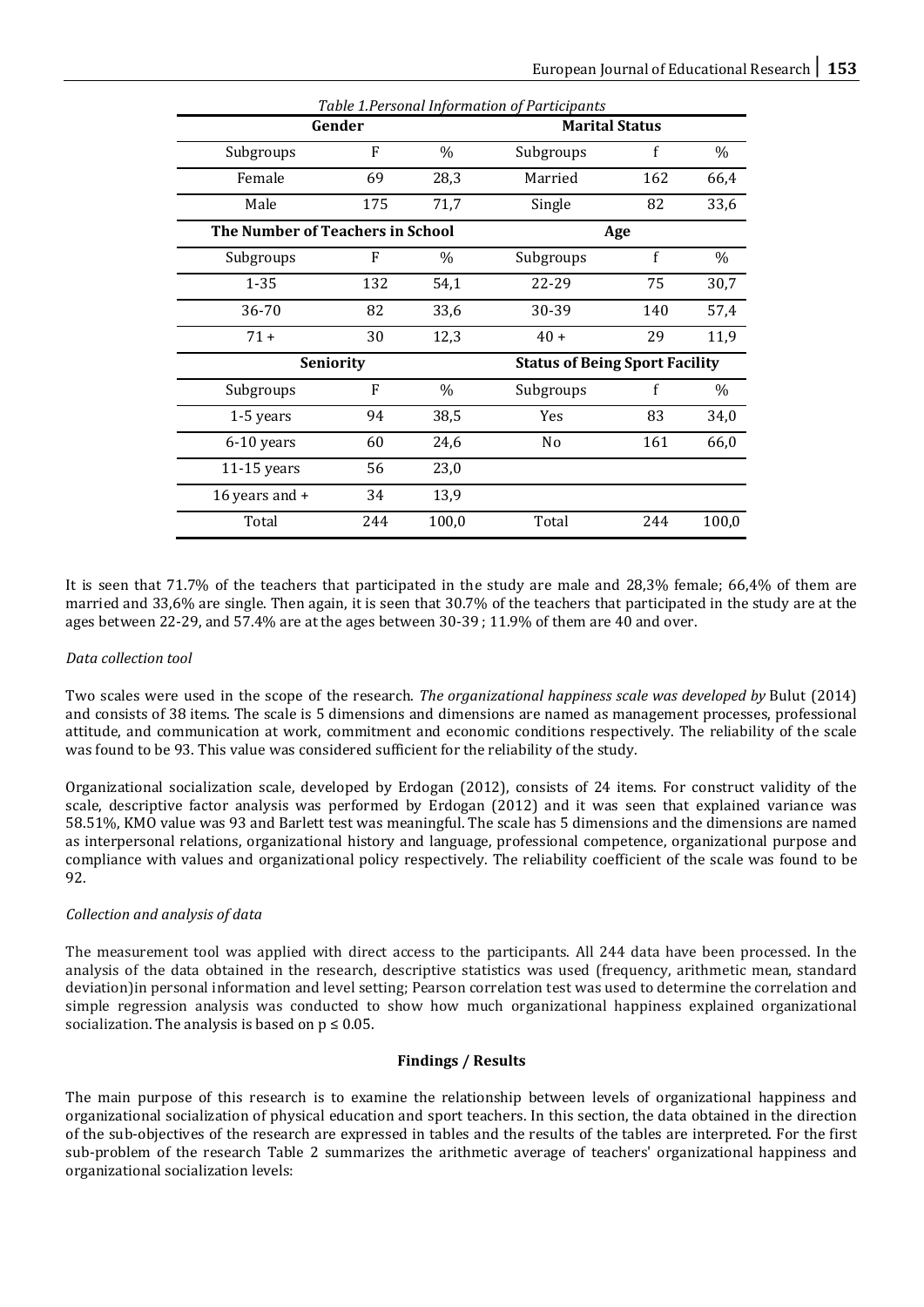| <b>Organizational Socialization</b> | N   | $\bar{\mathbf{x}}$ | SS  | Comment        |
|-------------------------------------|-----|--------------------|-----|----------------|
| Professional competence             | 244 | 4,39               | ,52 | Very High      |
| Relations between individuals       | 244 | 4,23               | ,55 | Very High      |
| Organization Language               | 244 | 3,90               | ,81 | High           |
| <b>Organization Policy</b>          | 244 | 4,25               | ,55 | Very High      |
| Purpose and value                   | 244 | 4,19               | ,70 | High           |
| Organizational Socialization        | 244 | 4,20               | ,49 | Very High      |
| <b>Organizational happiness</b>     | N   | X                  | SS  | <b>Comment</b> |
| Management processes                | 244 | 4,00               | .76 | High           |
| Professional attitude               | 244 | 4,48               | ,42 | Very High      |
| Communication in the workplace      | 244 | 4,44               | ,55 | Very High      |
|                                     |     | 3,97               | ,94 | High           |
|                                     | 244 |                    |     |                |
| Being devoted<br>Economic condition | 244 | 3,45               | ,94 | High           |

*Table 2. Arithmetic Averages of Teachers' Levels of Organizational Happiness and Organizational Socialization*

In Table 2 it can be said that that organizational socializations are very high  $(X = 4.20)$  when we look at the arithmetic average of teachers' organizational socialization and organizational happiness levels. The sub-dimensions of organizational socialization were seen as follows from higher to low: professional competence  $(X = 4.39)$ , Organizational politics (X = 4.25), interpersonal communication (X = 4.23), goal-value (X = 4.19) and organization language (X = 3.90). It is seen that organizational happiness is high (X = 4,10), and the sub-dimensions of organizational happiness are as follows from high to low professional attitude  $(X = 4.48)$ , communication in the workplace  $(X = 4.44)$ , management processes  $(X = 4.00)$ , commitment  $(X = 3.97)$  and economic condition  $(X = 3.45)$ .

| <b>Correlation Between Dimensions</b> |       |              |       |       |       |       |       |       |       |       |       |       |
|---------------------------------------|-------|--------------|-------|-------|-------|-------|-------|-------|-------|-------|-------|-------|
| <b>Variables</b>                      | 1     | $\mathbf{2}$ | 3     | 4     | 5     | 6     | 7     | 8     | 9     | 10    | 11    | 12    |
| OS. Professional competence           | 1,000 |              |       |       |       |       |       |       |       |       |       |       |
| OS. Relation between individuals      | .531  | 1,000        |       |       |       |       |       |       |       |       |       |       |
| OS. Organization Language             | .574  | ,538         | 1,000 |       |       |       |       |       |       |       |       |       |
| <b>OS.</b> Organization Policy        | ,557  | ,566         | ,728  | 1,000 |       |       |       |       |       |       |       |       |
| OS. Goal and Value                    | ,475  | ,569         | ,443  | .548  | 1,000 |       |       |       |       |       |       |       |
| Organizational Socialization (OS)     | .766  | ,814         | ,814  | ,826  | ,779  | 1,000 |       |       |       |       |       |       |
| <b>OH.Management Processes</b>        | ,312  | ,510         | ,273  | ,346  | .588  | .522  | 1,000 |       |       |       |       |       |
| OH. Proffesional Attitude             | ,482  | ,555         | ,403  | ,539  | ,575  | ,640  | ,499  | 1,000 |       |       |       |       |
| OH. Communication in the workplace    | ,422  | .614         | ,452  | .529  | ,469  | .623  | ,319  | .634  | 1,000 |       |       |       |
| OH. Commitment                        | ,335  | ,419         | .344  | ,405  | ,489  | ,503  | .534  | .645  | ,449  | 1,000 |       |       |
| OH. Economic Condition                | ,154  | ,186         | ,167  | ,124  | ,035  | ,165  | ,055  | ,112  | ,190  | ,108  | 1,000 |       |
| Organizational Happiness (OH)         | .440  | .628         | ,406  | ,493  | .652  | .666  | ,905  | .738  | .567  | ,739  | ,291  | 1,000 |

*Table 3. Correlation Analysis between Teachers' Organizational Happiness and Organizational Socialization*

When the results of the correlation between the organizational happiness of teachers and organizational socialization are examined in Table 3, it is seen that there is an intermediate level of positive relationship (r=,66; p<,05). According to this, it is seen that the relationship between professional attitude and organizational socialization, which are subdimensions of organizational happiness, was moderate in the positive direction( $r = 64$ ), the relationship between communication and organizational socialization in the workplace is moderate in the positive direction( $r =$ , 62), the relationship between management processes and organizational socialization is moderate in te positive direction (r =, 52), the relationship between commitment and organizational socialization is moderate in the positive direction ( $r =$ 50), and the relationship between economic condition and organizational socialization is at a low level in the positive direction  $(r = 16)$ .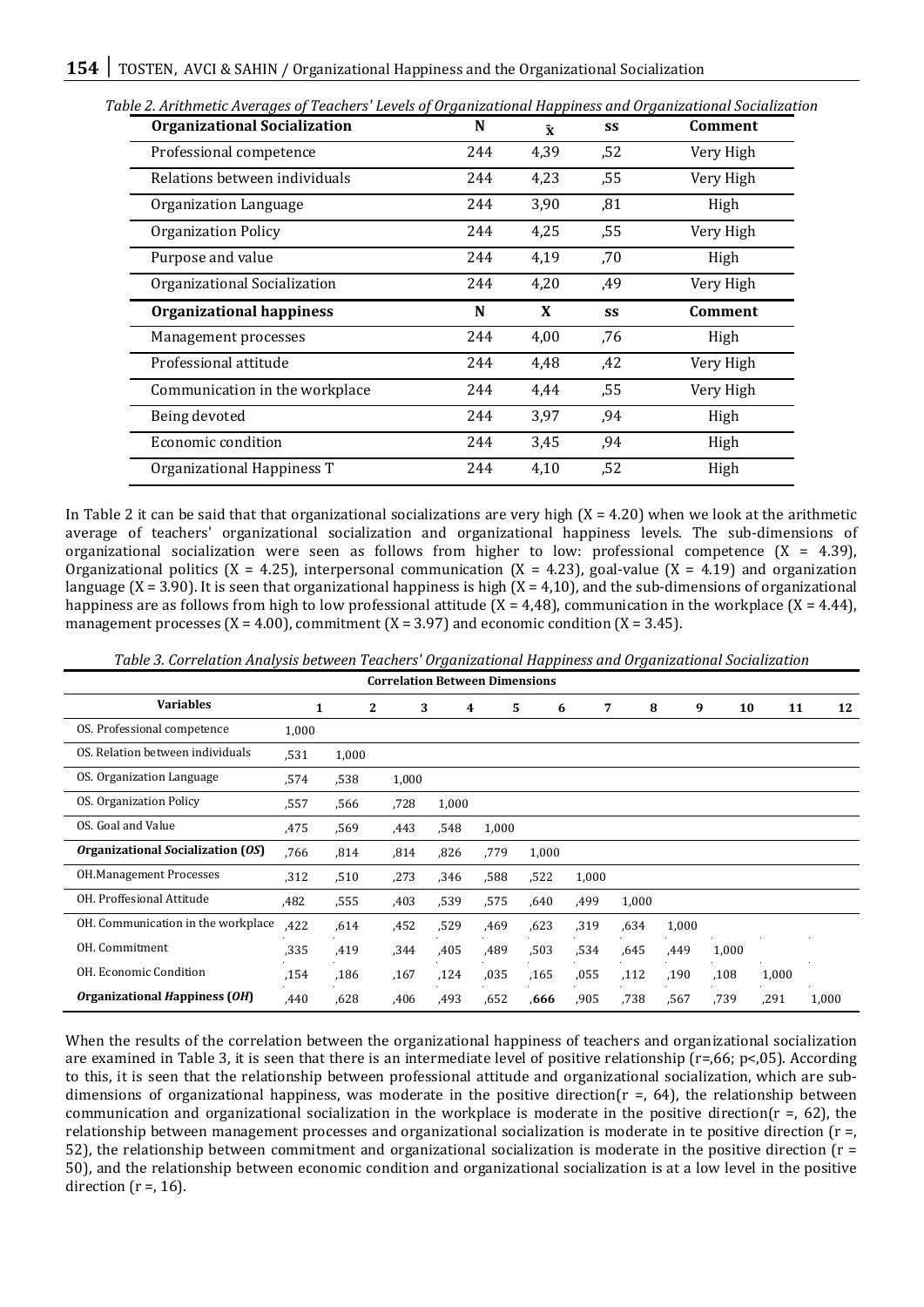| <b>Predictive Variables</b>       | R   | $R^2$ | β    |       | p   |  |  |  |  |
|-----------------------------------|-----|-------|------|-------|-----|--|--|--|--|
| Management processes              | .52 | ,27   | ,26  | 4,890 | 00. |  |  |  |  |
| Professional attitude             | .64 | .41   | .26  | 3,851 | .00 |  |  |  |  |
| Communication in the<br>workplace | .62 | .39   | .35  | 6,125 | .00 |  |  |  |  |
| Being devoted                     | .50 | .25   | .03  | .551  | .58 |  |  |  |  |
| Economic condition                | .17 | .03   | .05  | 1,145 | ,25 |  |  |  |  |
| Organizational happiness          | .74 | ,55   | .394 | 4,890 | .00 |  |  |  |  |

*Table 4. Regression Analysis Related to the Explanation of Teachers' Organizational Happiness of Organizational Socialization*

It can be said that it explains the organizational socialization of teachers' organizational happiness by 55%. According to this, it is seen that the model in which the effects of teacher's organizational happiness on organizational socialization are revealed is meaningful. When the sub-dimensions of organizational happiness are considered and the values of "β " are examined in the prediction of organizational socialization, it is seen that sub-dimensions with the highest effect are communication in the workplace, professional attitude, management processes, economic condition and commitment, respectively.

#### **Discussion and Conclusion**

In this section, the results expressed in relation to the findings of the research are addressed in the context of field literature.

It has been seen that teachers have a high level of organizational happiness. As a matter of fact,in the "happiness at work" study that was conducted in certain countries around the world, it has been determined that 59.3% of the workers are happy in Turkey sample (Keser, 2016). In the research, Bulut (2015) found that teachers' school organizational happiness was at a high level. According to the results of the research, teachers' organizational socialization levels were found to be very high. Andur (2014) found that teachers' organizational socialization levels were "very high" in the research made on classroom and branch teachers. Again, Vural (2015) found that the level of organizational socialization of elementary and junior high school administrators and teachers was "totally agree" level. Demirer, (2014) in the research carried out on secondary school teachers, found that the level of organizational socialization of teachers was "agree" level. Demirkart, (2015) in the research where the level of socialization of primary school administrators is looked at, it has been found that the level of organizational socialization of school managers is "high". On the other hand the level of organizational socialization has been determined as "moderate" in the research of Bas (2016) that was done on pre-school, primary and secondary school teachers.

A moderately positive relationship has been found between teachers' organizational happiness and socialization. An employee who is happy at work can also provide organizational socialization more effectively. The ability to adapt to organization as an individual and take part in a pleasant work environment is required from each employee for job continuity, job satisfaction, commitment, identification, loyalty, and performance (Porter, Lawler and Hackman, 1975). As a matter of fact, Sachita and Ruchi (2015), in their study which they investigated the effect of restorative environments on organizational happiness and socialization relationship, found a positive correlation between employees' happiness and organizational socialization.

Teachers' organizational happiness defines their organizational socialization by 55%. Indeed, in the booklet prepared by the Health Enhancement System (HES, 2011) one of the things that has to be done to create a culture of happiness is the implementation of a health program which is based on socialization and appropriate nutrition as well as doing volunteer activities after work (HES, undated). Social activities are important in order to make individuals that join the organization recently turn into people who work efficiently and who are happy with their works (Yuksel, 2000). The first phase of the socialization process is very important. It has been found that many of the new employees begin to dislike their work in the first years, and that they work outside the routine and technical topics of their work. In order to make this process more effective, the first step of the developed strategies is to ensure that the first job of the person is an important job and that the person enjoys what he/she is doing as well as feeling happy. (Feldman and Arnold, 1983).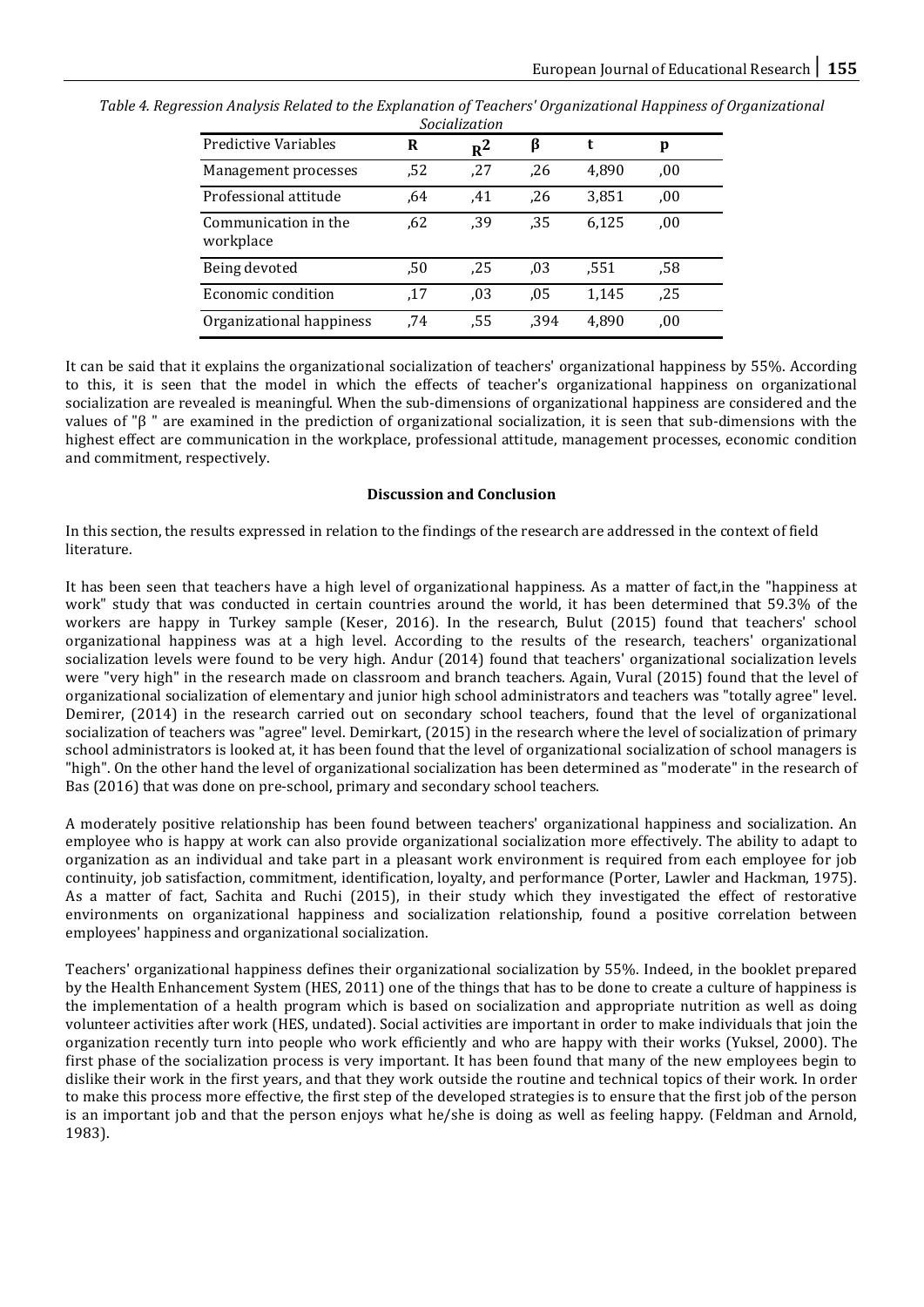#### **References**

- Andur, A. (2014). *Examination of primary school teachers' perceptions about organizational socialization and organizational commitment in terms of some variables (Sample of Manisa). (unpublished master's thesis).* Ege Universitesi Sosyal Bilimler Enstitusu. Egitim Bilimleri Anabilim Dali Egitim Yonetimi, Teftisi, Planlamasi ve Ekonomisi Bilim Dali, Izmir, Turkey.
- Balci, A. (2003). *Organizational Socialization: Theory, Strategy and Tactics*. (2nd edition). Ankara: Pegem A Yayincilik.
- Bas, A. (2016). *The examination of the relationship between organizational socialization and burnout levels of preschool teachers (unpublished master's thesis).* Kahramanmaras Sutcu Imam Universitesi Sosyal Bilimler Enstitusu Egitim Bilimleri Anabilim Dali, Kahramanmaras, Turkey.
- Blau, G. (1988). An investigation of the apprenticeship organizational socialization strategy. *Journal of Vocational Behavior*, *32*(2), 176-195.
- Bulut, A. (2015). *Perceptions of High School Teachers' Organizational Happiness: A Norm Study.* (Unpublished Doctoral Dissertation). Gaziantep Universitesi Egitim Bilimleri Enstitusu, Gaziantep, Turkey.
- Can, H. (2005). *Organization and Management*. (Edition 8) Ankara: Siyasal Kitabevi.
- Celik, V. (1998). Organizational Socialization of Teachers from Outside the Field. *Kuram ve Uygulamada EgitimYonetimi, 4*(14), 191-208.
- Cinkir, S. (2003). *Contemporary Approaches in Management.* (Ed. Demir, K.; Elma, C.). Ankara: Ani Yayincilik.
- Cooper-Thomas, H. D., & Anderson, N. (2006). Organizational Socialization: A New Theoretical Model and Recommendations for Future Research and HRM Practices in Organizations. *Journal of Managerial Psychology*, *21*(5), 492-516.
- Demirer, S. (2014). *The relationship between levels of teachers' organizational socialization and identification with teachers' collective efficacy. (unpublished master's thesiss*). Abant Izzet Baysal Universitesi Egitim Bilimleri Enstitusu, Bolu, Turkey.
- Demirkart, M. (2015). *Organizational socialization levels of primary school principals. (unpublished master's thesis)*. Abant Izzet Baysal Universitesi Egitim Bilimleri Enstitusu*,* Bolu, Turkey.
- Erdogan, U. (2012). *The relationship between the bureaucratic structures of elementary schools and organizational socialization levels of school teachers (Sample of Malatya)* (unpublished master's thesis). Inonu Universitesi Egitim Bilimleri Enstitusu Egitim Bilimleri Anabilim Dali, Malatya, Turkey.
- Feldman, D. C., & Arnold, H. J. (1983). *Managing Individual and Group Behavior in Organizations*. NY: McGraw- Hill Book Company.
- Fisher, C. D. (1986). Organizational socialization: An integrative review. In K.M. Rowland and G.R. Ferris (Eds) *Research in personel in human resources management*. 4. Greenwich, C.T. : JAI Press.
- George, J.M., & Jones, G. R. (1996). *Understanding and Managing Organizational Behavior*. Boston: Addison-Wesley Publishing Company.
- HES (Health Enhancement System). (2017, May 5). Creating a culture of happiness: The link between happy employees and a thriving organization. Retrieved from: https://www.hesonline.com/free-stuff/whitepapers/happiness
- Jablin, F. M. (1982). Organizational communication: An assimilation approach. In M.E. Roloff & C.R. Berger (Eds). *social cognition and communication*. CA: Sage Publications.
- Keser, A. (2016). Happiness at work: Survey from Turkey. *The 2016 International Academic Research Conference in London -Zurich*.
- Louis, M. R. (1980). "Surprise and Sense Making: What Newcomers Experience in Entering Unfamiliar Organizational Settings". *Administrative Science Quarterly*, *25*(2), 229-230.